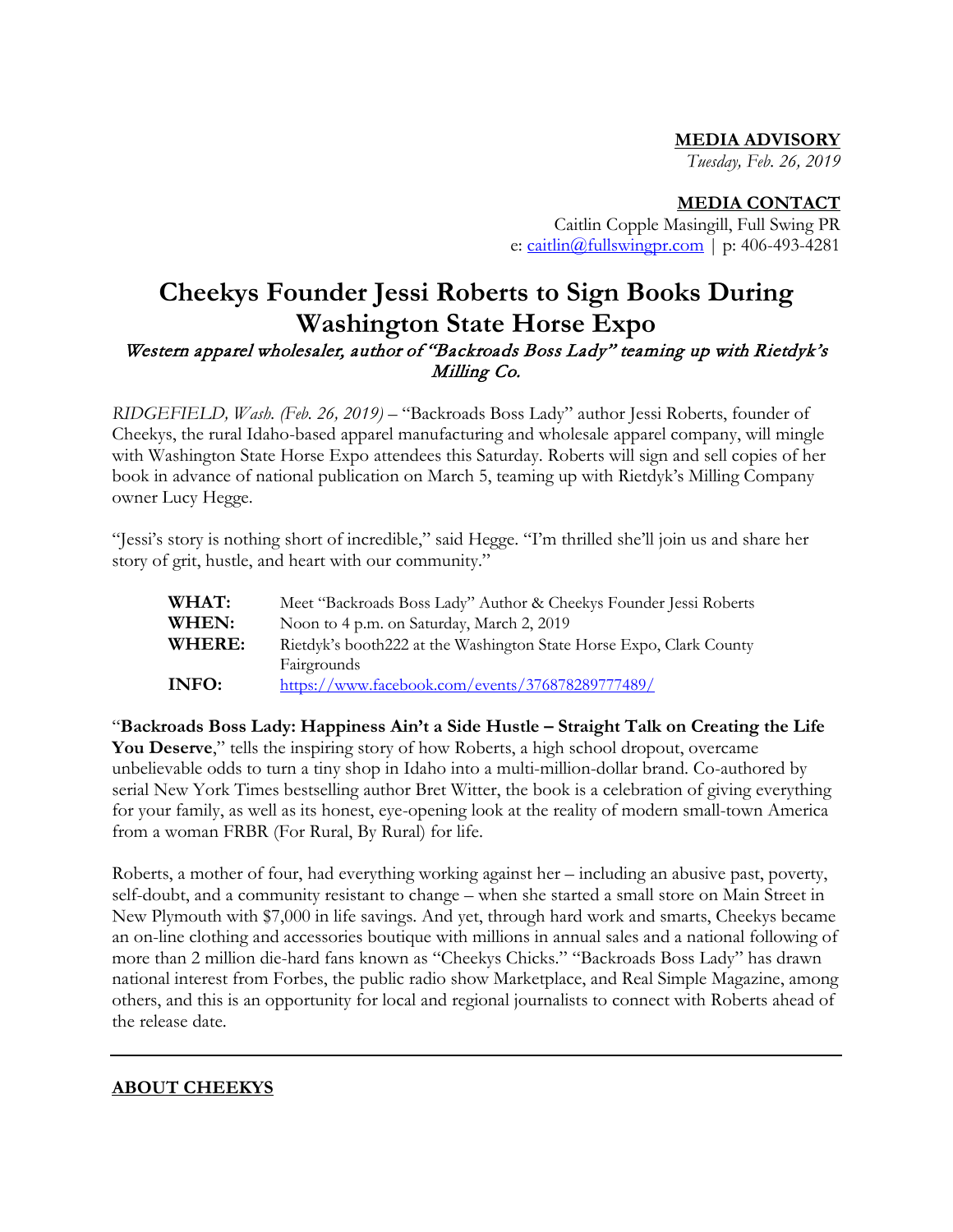Cheekys engages more than 2 million people each week on its Facebook page and is carried in over 4,500 stores. Jessi was recently named to Idaho Business Review's Women of the Year, while Cheekys was name one of the fastest growing companies in America by *Inc.* magazine and a top five boutique in the world by the sector's largest trade association.

Website: [www.cheekysboutique.com](http://pubtracker.hbgusa.com/pubtrack/www.cheekysboutique.com) | Twitter: [@CheekysChicks](http://www.twitter.com/CheekysChicks) | Facebook: <http://facebook.com/cheekysbrand>

# **BACKROADS BOSS LADY**

*Happiness Ain't a Side-Hustle – Straight Talk on Creating the Life You Deserve*

#### **ABOUT THE BOOK**

**Grand Central Publishing Hardcover ▪ On-Sale Date: March 5, 2019 ▪ \$27 ▪ ISBN: 9781538745731 E-book ▪ ISBN: 9781538745717 ▪ \$13.99 Downloadable Audiobook ▪ 9781549113468 ▪ \$25.98**

#### **ADDITIONAL PRAISE for JESSI ROBERTS, CHEEKYS & BACKROADS BOSS LADY**

"With grit, humility, common sense advice and entrepreneurial wisdom, BACKROADS BOSS LADY serves up a manifesto on how to do everything from overcome haters to persevere in business. If you hit a period where you can't go another step, this book will make you feel like running a mile." —**Lee Woodruff**, #1 *New York Times* bestselling author

"Jessi's story teaches us never to give up on our dreams. Filled with both inspiration and action, this book will get you back on the path to manifesting your greatest vision, in business and beyond." —**Mike Michalowicz,** author of *Profit First*

"Engaging over 1 million each week on their business Facebook page, the engaged superfans, Cheekys Chics are some of the most active you'll find." — **TheBoutiqueHub.com**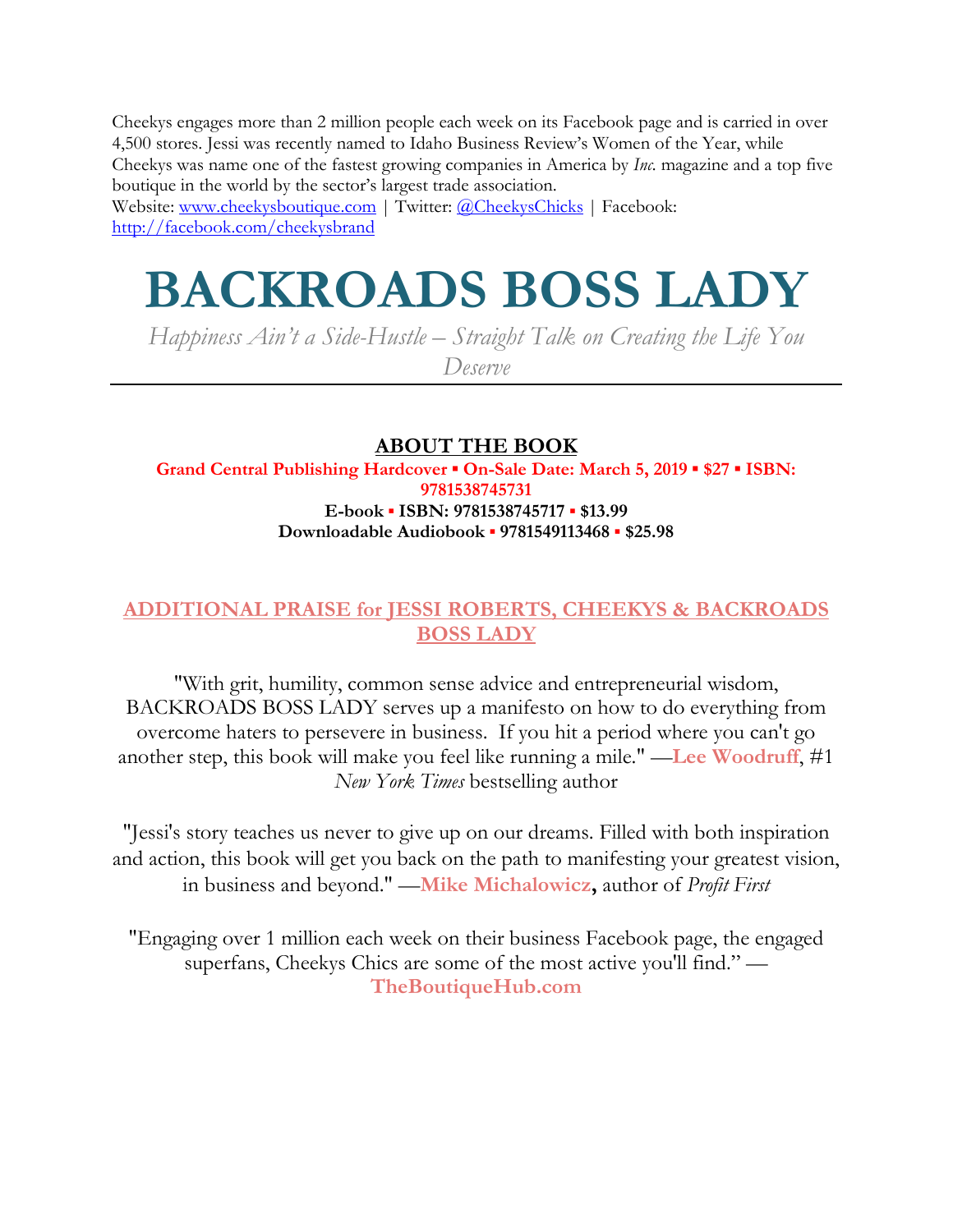# Key Themes

## **A CLASSIC BOOTSTRAP BUSINESS STORY:**

35-year-old mother of four turns a tiny story in an even tinier town (1536 people, NO stoplights) into a multi-million-dollar online business.

## **THE PATH TO SUCCESS:**

Cheekys started out as a tanning salon that sold a few purses and evolved over time into a multi-million-dollar retail business. *Backroads Boss Lady* tells the story of that success, wrought from many failures, misfires, adjustments and experiments, always with keen attention to its customer base. It's a thrilling business story from an unlikely entrepreneur – who risked everything for Cheeky's success – with important lessons along the way.

#### **CHEEKYS IS FRBR (For Rural, By Rural):**

This is a business in a rural town that hires rural workers and caters to rural women and has NO desire to reach anybody else—so it stays mostly invisible to the greater world. Customers love that authenticity; you can't fake what Cheekys has.

## **A WOMEN'S BUSINESS:**

Of the 30 employees at Cheekys, 27 are women from the area, where jobs for women are scarce. There are also 10-12 women who work part-time for Cheekys scattered around the country.

## **MORE THAN A BUSINESS, A SOCIAL NETWORK:**

Cheekys has 500,000 customers, but more than 1 million people who watch its Facebook livestreams. Many comment—both to Cheekys and to each other. People think social media is mainly for teens, but that's not true. This store is also a huge social media network for isolated rural women who want to see and communicate with others like them.

## **WINDOW INTO THE BOUTIQUE WORLD:**

Jessi is at the top of a boutique industry that contains more than 10,000 American women running small, mostly internet-based businesses and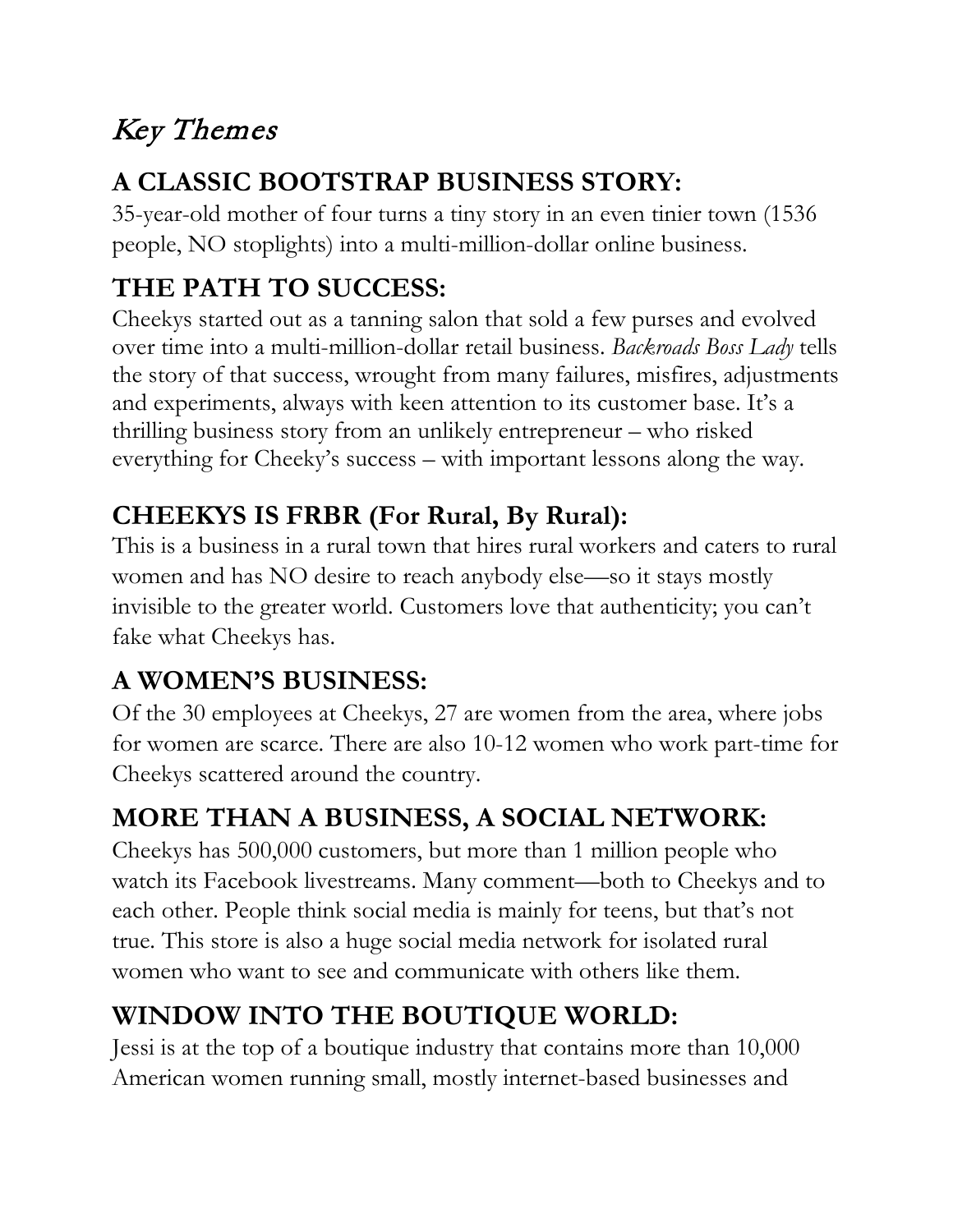more than 20 million total customers. This is the way rural women shop now—and often they move on from shopping to selling. Cheekys is a perfect window into this larger phenomenon.

# **CHALLENGE OF RURAL BUSINESS:**

Most rural businesses fail because there is no infrastructure to support them, such as incentives from local governments, ready capital, or access to loans. It's even worse for women, who are often not taken seriously by rural leaders. Cheekys endured these struggles but has flourished despite them.

#### **OVERCOMING ABUSE:**

Jessi has overcome terrible abuse, both in her childhood and in dealing with the legal system regarding custody of her children. Seven Cheekys employees—in addition to Jessi—have suffered abuse. One employee had two sisters murdered in domestic incidents. It's hard to be a woman, especially in working class environments. This is a powerful *and important* story for anyone who has suffered or works with people who have suffered abuse.

## **GIRL POWER:**

Jessi sees other boutique owners not as competition, but as women she can work with and help succeed. They have families to feed just like me, she says. Why would I want to harm them? This book is about why women should stick together and support each other, and how powerful that can be.

#### **THE REAL STORY OF WHAT RURAL AMERICA IS LIKE RIGHT NOW:**

Well, this is it—straight from inside the fishbowl.